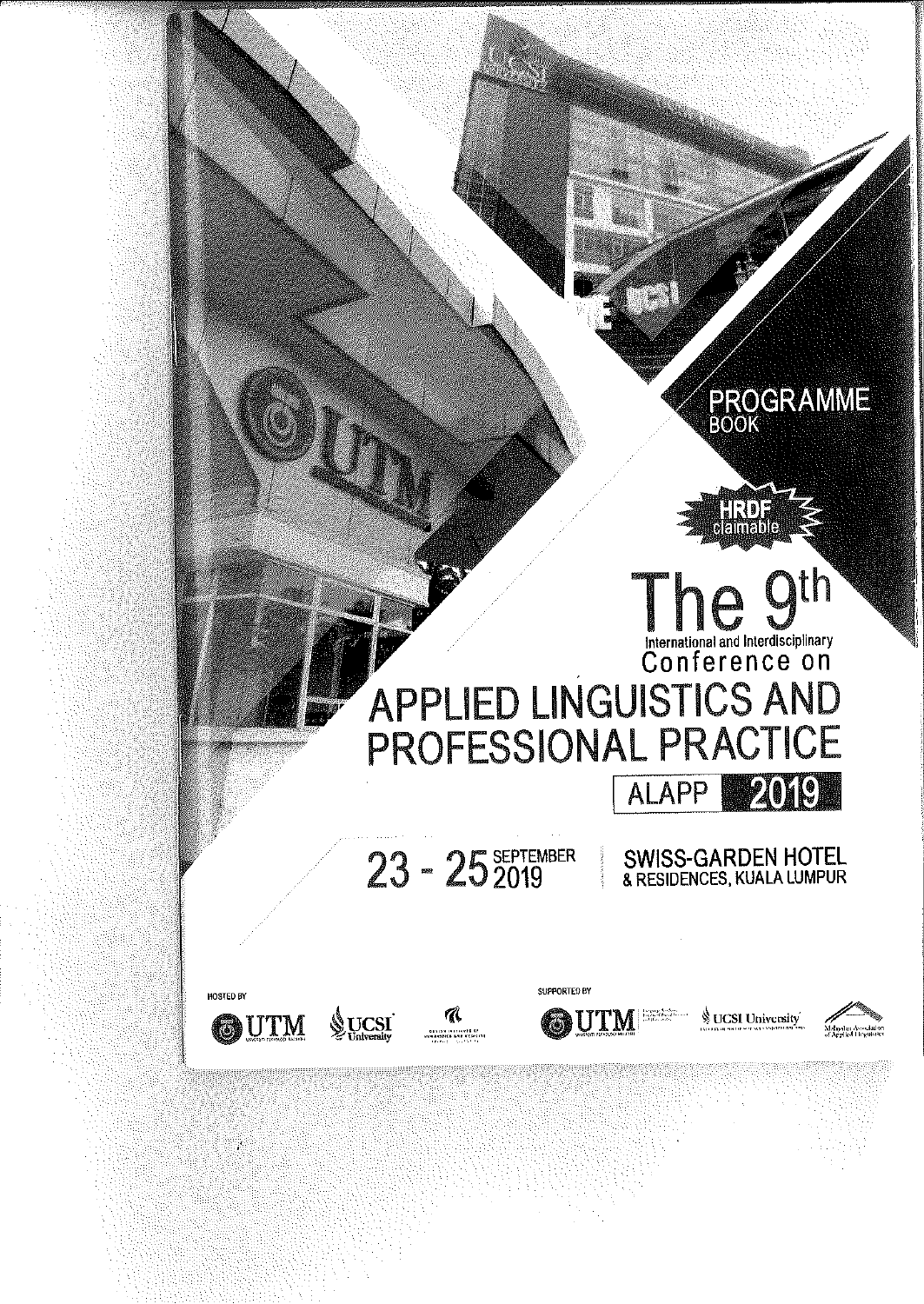| 14.00 - 16.25   | <b>SESSION 5A</b>                                                                                                                                                                                                                                                | <b>SESSION 5B</b><br>PANEL SESSION                                                                                                                                                                                                                                                                  | <b>SESSION 2C</b><br>POSTER SESSION                                                                                                                                                                                                                                   |  |  |
|-----------------|------------------------------------------------------------------------------------------------------------------------------------------------------------------------------------------------------------------------------------------------------------------|-----------------------------------------------------------------------------------------------------------------------------------------------------------------------------------------------------------------------------------------------------------------------------------------------------|-----------------------------------------------------------------------------------------------------------------------------------------------------------------------------------------------------------------------------------------------------------------------|--|--|
| 14.00 - 14.25   | 117                                                                                                                                                                                                                                                              | 501                                                                                                                                                                                                                                                                                                 | 124                                                                                                                                                                                                                                                                   |  |  |
|                 | Verbalizing Art Through<br>Self-Promotional Genres By<br>Japanese Artists<br>Atsuko Misaki1, Noriko<br>Watanabe2 and Judy<br>Noguchi3<br>1 Kindai University, Japan,<br>2Ritsumeikan University,<br>Japan and<br>3Kobe Gakuin University,<br>Japan<br>✓          | Interactional Perspectives<br>on Information and<br>Communication Technologies<br>(ICT) in Professional Contexts<br>Jeanette La <mark>ndgrebe1,</mark><br>Thomas Lehman Waaben<br>Toft2, Simon Bierring Lange3,<br>Brian Due4,<br>Louise Luchow5,<br>Mie Femø Nielsen6<br>1.2.3.4.5.6 University of | English-Malay Translation<br>Problems in the film, 12 Years<br>a Slave<br>Ghayth K. Shaker Al-Shaibani1<br>Áhmad Syahir Naimi bin,<br>Ahmad Azizi2 and Kais A.<br>Kadhim3<br>1,2 UCSI University, Malaysia,<br><b>3University of Technology</b><br>PETRONAS, Malaysia |  |  |
| $14.30 - 14.55$ | 140                                                                                                                                                                                                                                                              | Copenhage <mark>n, Denmark</mark>                                                                                                                                                                                                                                                                   | 129                                                                                                                                                                                                                                                                   |  |  |
|                 | Patient Perception on Doctor<br>-Patient Communication in A<br>Medical Health Center<br>Rozmel Abdul Latiff1, Zarina<br>Othman2, Wan Nur' Ashigin<br>Wan Mohamad3, Azizah<br>Ya'acob4 and Mohd. Azman<br>bin Abas5<br>1,2,3,4,5Universiti<br>Kebangsaan Malaysia | <b>Panel Presentation 1</b><br>Presentation Title:<br>E-Mail Practice Revisited - An<br>Interactional Approach<br>Presenter: Jeanette<br>Landgrebe<br><b>Panel Presentation 2</b>                                                                                                                   | Lacuna of Translating Pun<br>from Arabic into English in<br>The Holy Quran<br>Mohammed H. Al Agad1,<br>Ahmad Arifin Bin Sapar2,<br>Mohammad Bin Hussin3,<br>Ros Aiza Mohd Mokhtar4 and<br>Abd Hakim Mohad5<br>1,2,3University of Malaya,<br>Malaysia                  |  |  |
| $15.00 - 15.25$ | 112<br>Theme-Oriented Discourse<br>Analysis: Findings from a<br>Study of Decision Making<br>about Insulin for Type 2<br><b>Diabetes</b><br>Ayeshah Syed<br>University of Malaya, Malaysia                                                                        | Presentation title: Utilizing<br>Laptops: The Challenge of<br>Multiactivity In Face-To-Face<br>Meetings<br>Presenter: Louise Lüchow<br>Panel Presentation 3<br>Presentation Title:<br>Contemporary Formality in                                                                                     | 4,5Universiti Sains Islam<br>Malaysia, Malaysia                                                                                                                                                                                                                       |  |  |
| 15.30 - 15.55   | 121<br>The Artist's Statement.<br>Online Guidelines, and The<br>Interpretation of Creative<br>Practice                                                                                                                                                           | Professionals' ICT Mediated<br>Encounters<br>Presenter: Mie Femø Nielsen<br>Panel Presentation 4                                                                                                                                                                                                    |                                                                                                                                                                                                                                                                       |  |  |
|                 | Darryl Hocking<br>Auckland University of<br>Technology,<br>New Zealand                                                                                                                                                                                           | Presentation Title: Managing<br>Distributed Meetings:<br>Question Design Training for<br><b>Team Leaders</b><br>Presenter: Simon Bierring                                                                                                                                                           |                                                                                                                                                                                                                                                                       |  |  |
| 16.00 - 16.25   | 131<br>Ethics and Professional<br>Practice: Content Analysis<br>of Case Studies Written by<br>the CEOs in the Insurance<br>Industry<br>Cordelia Mason<br>Universiti Kuala Lumpur,<br>Malaysia                                                                    | Lange<br>Panel Presentation 5<br>Presentation Title: Co-<br>Operative Creativity:<br>Exploring ICT-Affordances in<br><b>Professional Contexts</b><br>Presenter: Brian Due                                                                                                                           |                                                                                                                                                                                                                                                                       |  |  |
|                 | <b>TEA/COFFEE</b>                                                                                                                                                                                                                                                |                                                                                                                                                                                                                                                                                                     |                                                                                                                                                                                                                                                                       |  |  |
| 16.30 - 17.00   |                                                                                                                                                                                                                                                                  | <b>NETWORKING</b>                                                                                                                                                                                                                                                                                   |                                                                                                                                                                                                                                                                       |  |  |

## Wednesday | 25 September 2019

| 124<br>English-Malay Translation<br>Problems in the film, 12 Years                            |  | $09:00 - 09.55$                                                                                     | <b>SESSION 6A</b>                                                                                                                                           | <b>SESSION 6B</b>                                                                                                                                               |  |
|-----------------------------------------------------------------------------------------------|--|-----------------------------------------------------------------------------------------------------|-------------------------------------------------------------------------------------------------------------------------------------------------------------|-----------------------------------------------------------------------------------------------------------------------------------------------------------------|--|
| a Slave                                                                                       |  | $09.00 - 09.25$                                                                                     | 148                                                                                                                                                         | 139                                                                                                                                                             |  |
| hayth K. Shaker Al-Shaibani1<br>Ahmad Syahir Naimi bin<br>Ahmad Azizi2 and Kais A.<br>Kadhim3 |  | 4월 10일 12월 10<br>-270524                                                                            | Promotional Language of the Local and<br>International Brands of Halal Food Products: A<br>Comparative Analysis<br>Wan Nor Fasihah Wan Mohd Fadzlullah1 and | The Framework of Language and<br>Communication in Doctor-Patient Interaction<br>Zarina Othman1, Rozmel Abdul Latiff2, Wan<br>Nur' Ashigin Wan Mohamad3, Raymond |  |
| 2 UCSI University, Malaysia,<br>3University of Technology<br>PETRONAS, Malaysia               |  | er posmovnosti<br>Alban Park Inc.                                                                   | Adlina Ariffin2<br>1, 2 international Islamic University Malaysia                                                                                           | Azman Ali4, Halizah Omar5<br>Zaleha Abdullah Mahdy6<br>Azizah Ya'acob7, Mohd. Azman bin Abas8<br>1,2,3,4,5,6,7,8UniversitiKebangsaan Malaysia                   |  |
| 129                                                                                           |  | $09.30 - 09.55$                                                                                     | 111                                                                                                                                                         | 152                                                                                                                                                             |  |
| Lacuna of Translating Pun<br>from Arabic into English in<br>The Holy Quran                    |  | <b>SERVICE</b><br>$\mathcal{A} = \mathcal{A} \cup \mathcal{A}$                                      | The Function of Metacognition as a<br>Professional Genre in Business Writing<br>Tiffany Bourelle1 and Joseph Bartolotta2                                    | Soft Skills Development in An<br>Entrepreneurship Course for Undergraduates.<br>Hadina Habil, Rohayah Kahar, Siti Aishah                                        |  |
| Mohammed H. Al Agad1,<br>Ahmad Arifin Bin Sapar2,<br>Mohammad Bin Hussin3.                    |  | لأوراجين وأمرر الدفر                                                                                | 1University of New Mexico, USA, 2Hofstra<br>University, USA                                                                                                 | Abdul Hamid<br>Language Academy, UTM                                                                                                                            |  |
| Ros Aiza Mohd Mokhtar4 and<br>Abd Hakim Mohad5                                                |  | $10.00 - 10.25$                                                                                     |                                                                                                                                                             | <b>TEA/COFFEE</b>                                                                                                                                               |  |
| 1,2,3University of Malaya,<br>Malaysia                                                        |  | $10.30 - 11.30$                                                                                     |                                                                                                                                                             | <b>KEYNOTE SESSION</b><br>Engaging With And Impacting Professional Practice: The Dilemma of Rigour and/or Relevance                                             |  |
| 4.5Universiti Sains Islam<br>Malaysia, Malaysia                                               |  |                                                                                                     |                                                                                                                                                             |                                                                                                                                                                 |  |
|                                                                                               |  | sentlum#                                                                                            |                                                                                                                                                             | PROF. DR. SRIKANT SARANGI                                                                                                                                       |  |
|                                                                                               |  |                                                                                                     | Danish institute of Humanities and Medicine (DIHM)<br>Aalborg University, Denmark                                                                           |                                                                                                                                                                 |  |
|                                                                                               |  | 11.30 - 12.30                                                                                       |                                                                                                                                                             | <b>WORKSHOP</b>                                                                                                                                                 |  |
|                                                                                               |  | $\label{eq:1} \mathcal{V}(\mathcal{P}) \geq \mathcal{P}(\mathcal{P}) \geq \mathcal{P}(\mathcal{P})$ | Researching Business Communication and Professional Practice: Innovation, Collaboration and<br>Creativity                                                   |                                                                                                                                                                 |  |
|                                                                                               |  |                                                                                                     | ASSOCIATE PROFESSOR DR. GINA PONCINI                                                                                                                        |                                                                                                                                                                 |  |
|                                                                                               |  |                                                                                                     | Department of Humanities and Social Sciences, Khalifa University, Abu Dhabi                                                                                 |                                                                                                                                                                 |  |
|                                                                                               |  | 12.30 - 13.30                                                                                       | ALAPP OPEN FORUM                                                                                                                                            |                                                                                                                                                                 |  |
|                                                                                               |  | 377.07                                                                                              | <b>CLOSING</b>                                                                                                                                              |                                                                                                                                                                 |  |
|                                                                                               |  | 13.30 - 14.30                                                                                       |                                                                                                                                                             | <b>LUNCH</b>                                                                                                                                                    |  |

**ALAPP2019** 

-

11 ALAPP2019